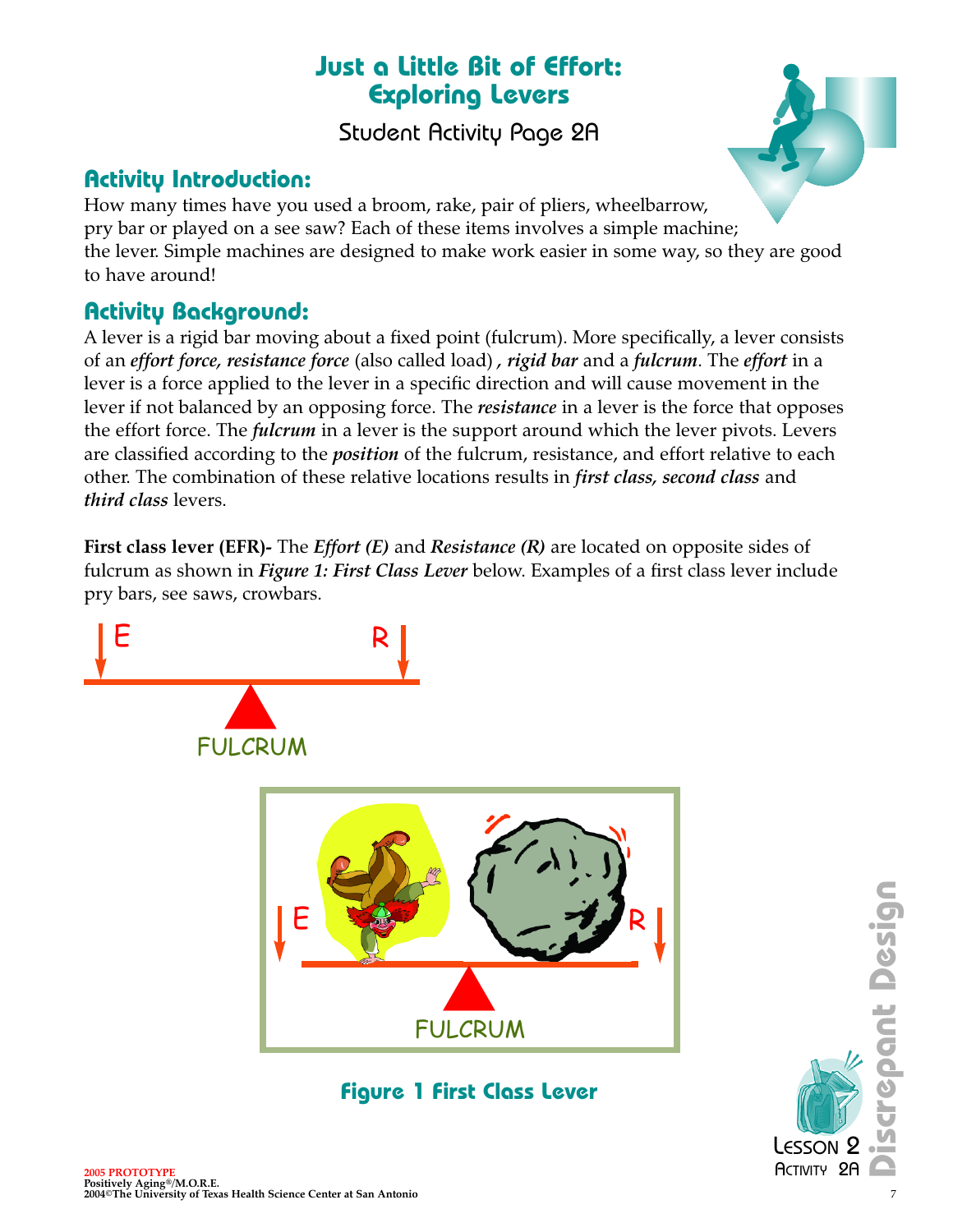**Second Class lever (FRE) -** The *Effort (E)* and the *Resistance (R)* are located on the same side of fulcrum and the *Resistance (R)* is between fulcrum and *Effort (E)* as shown in *Figure 2, Second Class Lever* below. An example of a second class lever is a wheelbarrow.



#### **Figure 2 Second Class Lever**

**Third class lever (FER) -** The *Effort (E)* and *Resistance (R)* are located on the same side of fulcrum, but the *Effort (E)* acts between fulcrum and the *Resistance (R)* as shown in *Figure 3 Third Class Lever* shown below. Examples of a third class lever include a shovel and a broom. Large effort gains speed of motion in this type of lever. It is the most common lever type in the human body.



**2005 PROTOTYPE** ACTIVITY 2A **Positively Aging®/M.O.R.E. 2004©The University of Texas Health Science Center at San Antonio** 8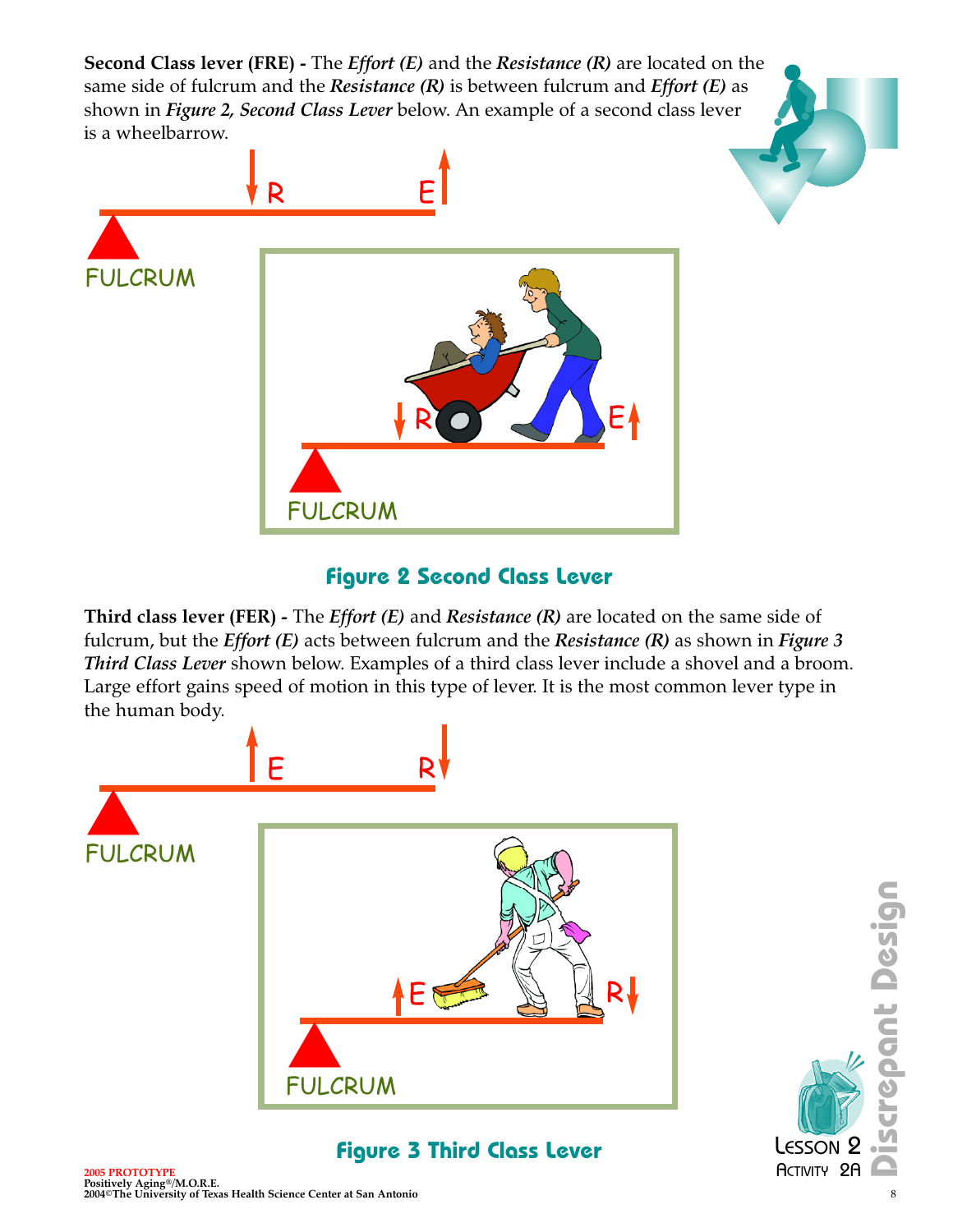# **Activity Materials: (per group)**

- Copy of *Student Activity Page* Packet
- 1 Copy of *Student Data Page* Packet *per student*
- Wooden stand with hook inserted
- Wooden ruler
- 3 Binder clips  $1 \frac{1}{4}$ " wide,  $\frac{5}{8}$ " capacity
- Hanging weight set
- Spring scale measurement scale needs to match that of hanging weight set

**Instructions:** (Read each instruction and check off each step as it is completed.)

- 1. Observe the diagrams of each class of lever in the background on this *Student Activity Page*. Be sure you can define each part of a lever and that you can describe how each class of lever is constructed.
- 2. *First Class Levers*
	- a. Using the wooden stand with hook and wooden ruler, construct a first class lever. Place one binder clip onto the ruler so it will hang at its' center point on the hook of the wooden stand. Attach a second binder clip so it is centered over the *2 cm* mark on the wooden ruler. Place a 1 N weight so that it hangs from a third binder clip placed at *28 cm* on the wooden ruler. *See Figure 1 Constructing a First Class Lever*.



### **Figure 1 Constructing a First Class Lever**

- ❐b. Pull on the spring scale until the wooden ruler is level; the lever now is balanced and is in *equilibrium*.
- ❐ c. Read the force you are applying *(Effort)* in Newtons on the spring scale and record it in *Table 1, Exploring First Class Levers* on your *Student Data Page*.
- ❐ d. Repeat *steps a c* placing the hanging weight (Resistance) at *4 cm* and the spring scale to measure the Effort in Newtons at *28 cm*.
- ❐ e. Repeat *steps a c*, using the locations for the Effort and Resistance provided in *Table 1, Exploring First Class Levers*. Record your measurements in *Table 1, Exploring First Class Levers* on your *Student Data Page*. **2005** Property Agent Science Center at San Antonio<br>
2004 PROGRESS Levers (1990) The University of Texas Health Science Center at San Antonio<br>
2004 PROGRESS Levers On your Student Data Page.<br>
2004 PROGRESS Levers (1990) Th LESSON<sub>2</sub> **ACTIVITY 2A**